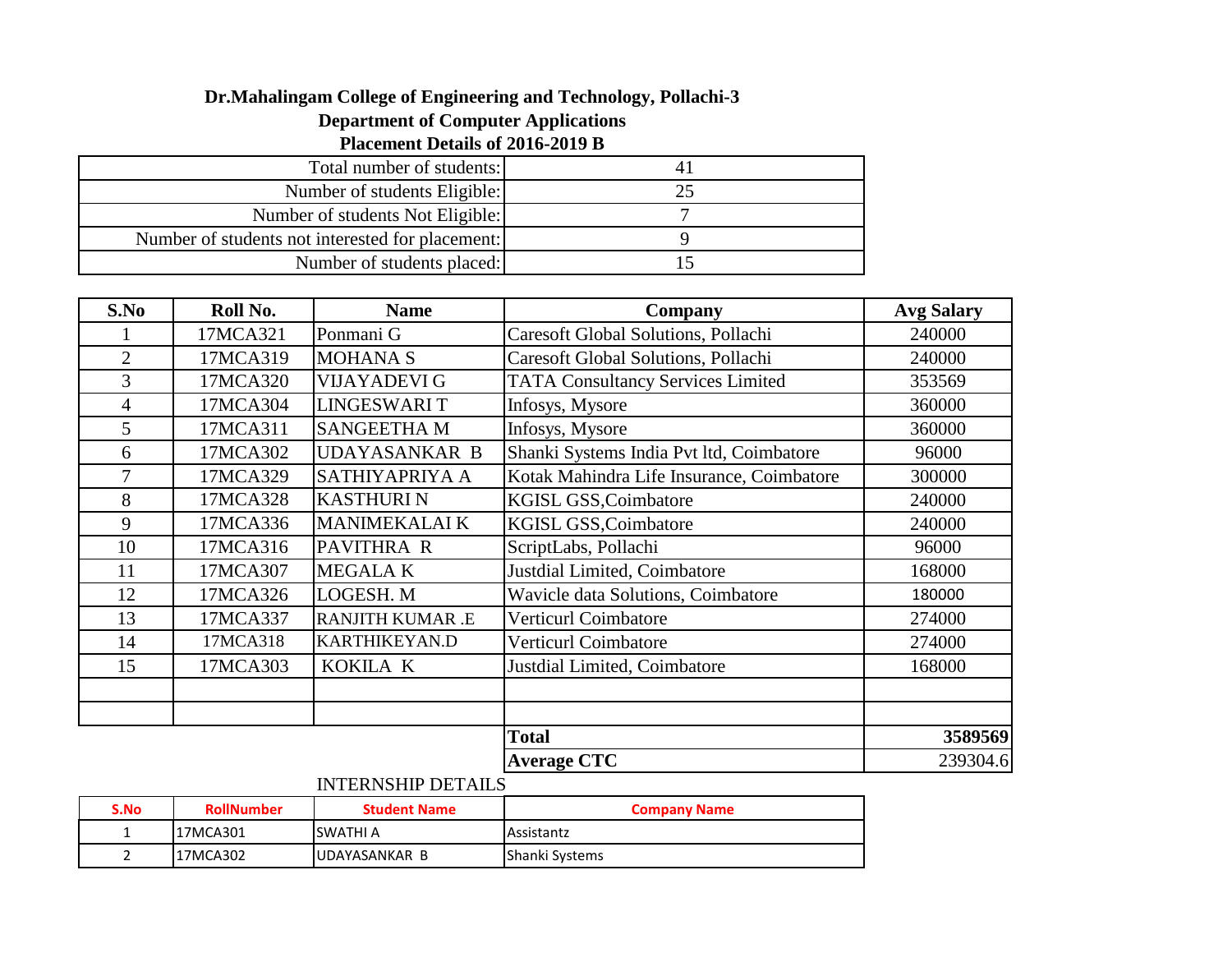| 3  | 17MCA303 | KOKILA K             | Scriptlabs                             |
|----|----------|----------------------|----------------------------------------|
| 4  | 17MCA304 | LINGESWARI T         | Shanki Systems                         |
| 5  | 17MCA305 | SANDHYA M            | Anulom technologies                    |
| 6  | 17MCA306 | <b>HARENEE R</b>     | Anulom technologies                    |
| 7  | 17MCA307 | MEGALA K             | Assistantz                             |
| 8  | 17MCA308 | THILAGAMANI R        | <b>MASH Technology</b>                 |
| 9  | 17MCA309 | RATHIKA P            | Sakthi Sugars Limited                  |
| 10 | 17MCA310 | SASIKALA M           | Assistantz                             |
| 11 | 17MCA311 | SANGEETHA M          | Shanki Systems                         |
| 12 | 17MCA312 | <b>NANDHINI V</b>    | Anulom technologies                    |
| 13 | 17MCA313 | GAYATHRI M           | <b>Infinit Solution</b>                |
| 14 | 17MCA314 | PUSHPALATHA S        | Anulom technologies                    |
| 15 | 17MCA315 | <b>MAHALAKSHMI K</b> | Awerum                                 |
| 16 | 17MCA316 | PAVITHRA R           | Scriptlabs                             |
| 17 | 17MCA317 | KAVIPRABHA L         | Featzsoft Technologies Private Limited |
| 18 | 17MCA318 | KARTHIKEYAN D        | Sakthi Sugars Limited                  |
| 19 | 17MCA319 | <b>MOHANAS</b>       | Caresoft                               |
| 20 | 17MCA320 | <b>VIJAYADEVI G</b>  | infinit solutions                      |
| 21 | 17MCA321 | PONMANI G            | Caresoft                               |
| 22 | 17MCA322 | KRISHNAVENI R        | Vistonsoft                             |
| 23 | 17MCA323 | <b>SWATHIB</b>       | Prodian Infotech                       |
| 24 | 17MCA324 | <b>SUGANYA T</b>     | Scriptlabs                             |
| 25 | 17MCA325 | SOUNDARYA S          | infinit solutions                      |
| 26 | 17MCA326 | LOGESH M             | Assistanz                              |
| 27 | 17MCA327 | RAJARATHANI S        | infinit solutions                      |
| 28 | 17MCA328 | <b>KASTHURIN</b>     | Featzsoft Technologies Private Limited |
| 29 | 17MCA329 | SATHIYAPRIYA A       | Awerum                                 |
| 30 | 17MCA330 | <b>KAVIMATHI S</b>   | Featzsoft Technologies Private Limited |
| 31 | 17MCA331 | PRIYANGA R           | <b>MASH Technology</b>                 |
| 32 | 17MCA332 | KUPPURAJ K           | Awerum                                 |
| 33 | 17MCA333 | VIGNESH RAJA R       | <b>Nexus Global Solutions</b>          |
| 34 | 17MCA334 | SARAVANAKUMAR P      | <b>Nexus Global Solutions</b>          |
| 35 | 17MCA335 | <b>MAHESWARI G</b>   | Anulom technologies                    |